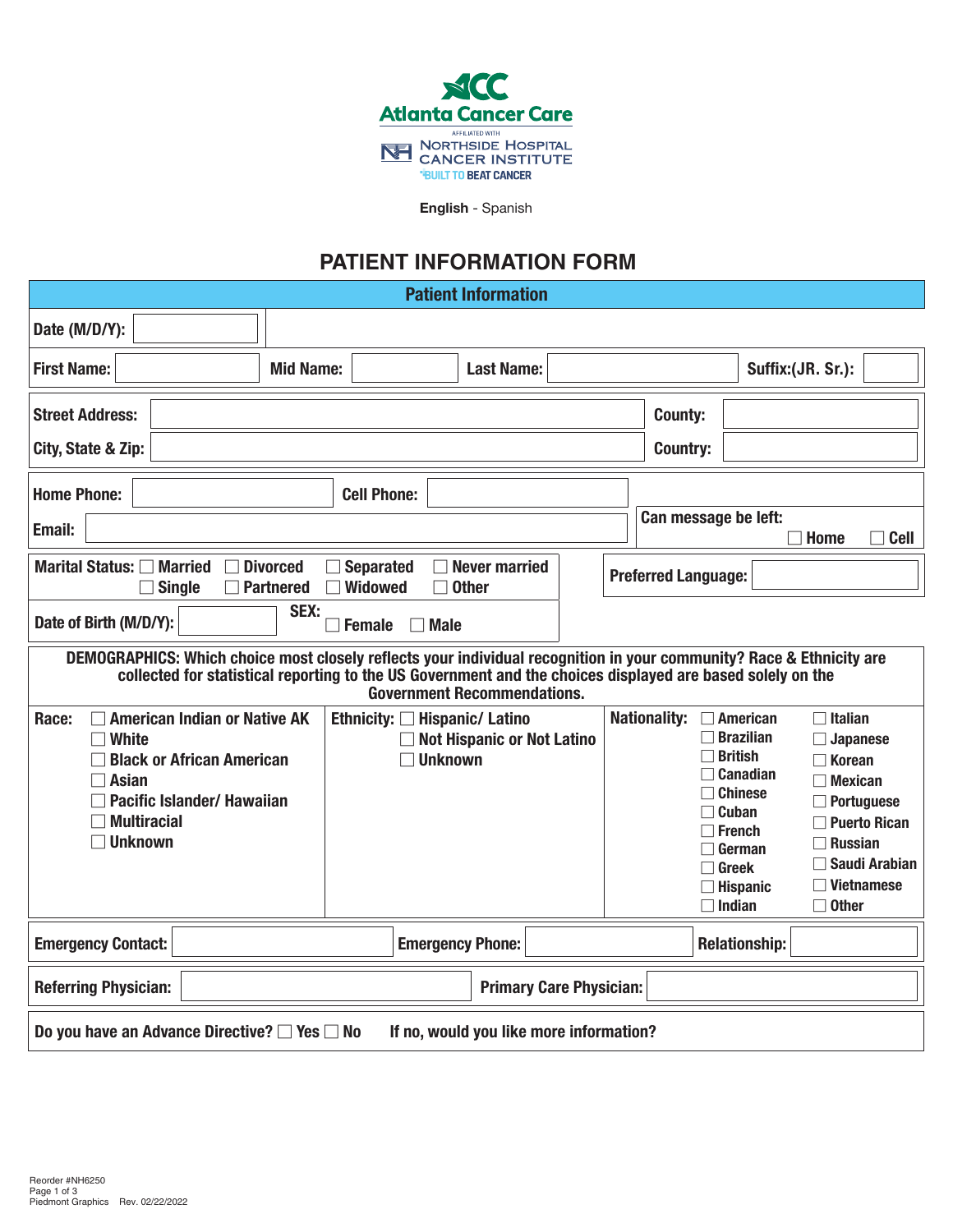## **PATIENT INFORMATION FORM**

| <b>Patient Employer</b>                                                                                                                                                         |                                      |                        |  |  |  |  |  |
|---------------------------------------------------------------------------------------------------------------------------------------------------------------------------------|--------------------------------------|------------------------|--|--|--|--|--|
| <b>Occupation:</b>                                                                                                                                                              |                                      |                        |  |  |  |  |  |
| <b>Employment Status:</b><br><b>Full Time</b><br><b>Not Employed</b><br><b>Retired</b><br><b>Disabled</b><br><b>Self Employed</b><br><b>Part Time</b><br><b>Active Military</b> |                                      |                        |  |  |  |  |  |
| <b>Effective Date of Employment (M/D/Y):</b>                                                                                                                                    | <b>Retirement Date (M/D/Y):</b>      |                        |  |  |  |  |  |
|                                                                                                                                                                                 | <b>Disabled Date (M/D/Y):</b>        |                        |  |  |  |  |  |
| <b>Employer/School:</b>                                                                                                                                                         |                                      |                        |  |  |  |  |  |
| <b>Employer Address:</b>                                                                                                                                                        |                                      |                        |  |  |  |  |  |
| City, State & Zip:                                                                                                                                                              |                                      |                        |  |  |  |  |  |
| <b>Work Phone:</b><br>Ext:                                                                                                                                                      |                                      |                        |  |  |  |  |  |
| <b>Other Responsible Party/ Spouse/ Significant Other</b>                                                                                                                       |                                      |                        |  |  |  |  |  |
| <b>Mid Name:</b><br><b>First Name:</b>                                                                                                                                          | <b>Last Name:</b>                    | Suffix:(JR. Sr.):      |  |  |  |  |  |
| <b>Relationship to Patient:</b>                                                                                                                                                 |                                      |                        |  |  |  |  |  |
| <b>Street Address:</b>                                                                                                                                                          | SEX:<br><b>Female</b><br><b>Male</b> |                        |  |  |  |  |  |
| City, State & Zip:                                                                                                                                                              |                                      | Date of Birth (M/D/Y): |  |  |  |  |  |
| <b>Country:</b>                                                                                                                                                                 |                                      |                        |  |  |  |  |  |
| <b>Home Phone:</b><br><b>Cell Phone:</b>                                                                                                                                        |                                      | <b>Work Phone:</b>     |  |  |  |  |  |
| <b>Spouse Employment</b>                                                                                                                                                        |                                      |                        |  |  |  |  |  |
| <b>Occupation:</b>                                                                                                                                                              |                                      |                        |  |  |  |  |  |
| Employment Status: □ Full Time<br><b>Not Employed</b><br><b>Disabled</b><br>$\Box$ Retired<br>П<br><b>Self Employed</b><br><b>Part Time</b><br>$\Box$ Active Military           |                                      |                        |  |  |  |  |  |
| <b>Effective Date of Employment (M/D/Y):</b>                                                                                                                                    | <b>Retirement Date (M/D/Y):</b>      |                        |  |  |  |  |  |
| <b>Employer/School:</b>                                                                                                                                                         | <b>Retirement Date (M/D/Y):</b>      |                        |  |  |  |  |  |
| <b>Employer Address:</b>                                                                                                                                                        |                                      |                        |  |  |  |  |  |
| City, State & Zip:                                                                                                                                                              |                                      |                        |  |  |  |  |  |
| <b>Work Phone:</b><br>Ext:                                                                                                                                                      |                                      |                        |  |  |  |  |  |
|                                                                                                                                                                                 |                                      |                        |  |  |  |  |  |
|                                                                                                                                                                                 | <b>Patient Insurance Information</b> |                        |  |  |  |  |  |
| <b>Mid Name:</b><br><b>First Name:</b>                                                                                                                                          | <b>Last Name:</b>                    | Suffix:(JR. Sr.):      |  |  |  |  |  |